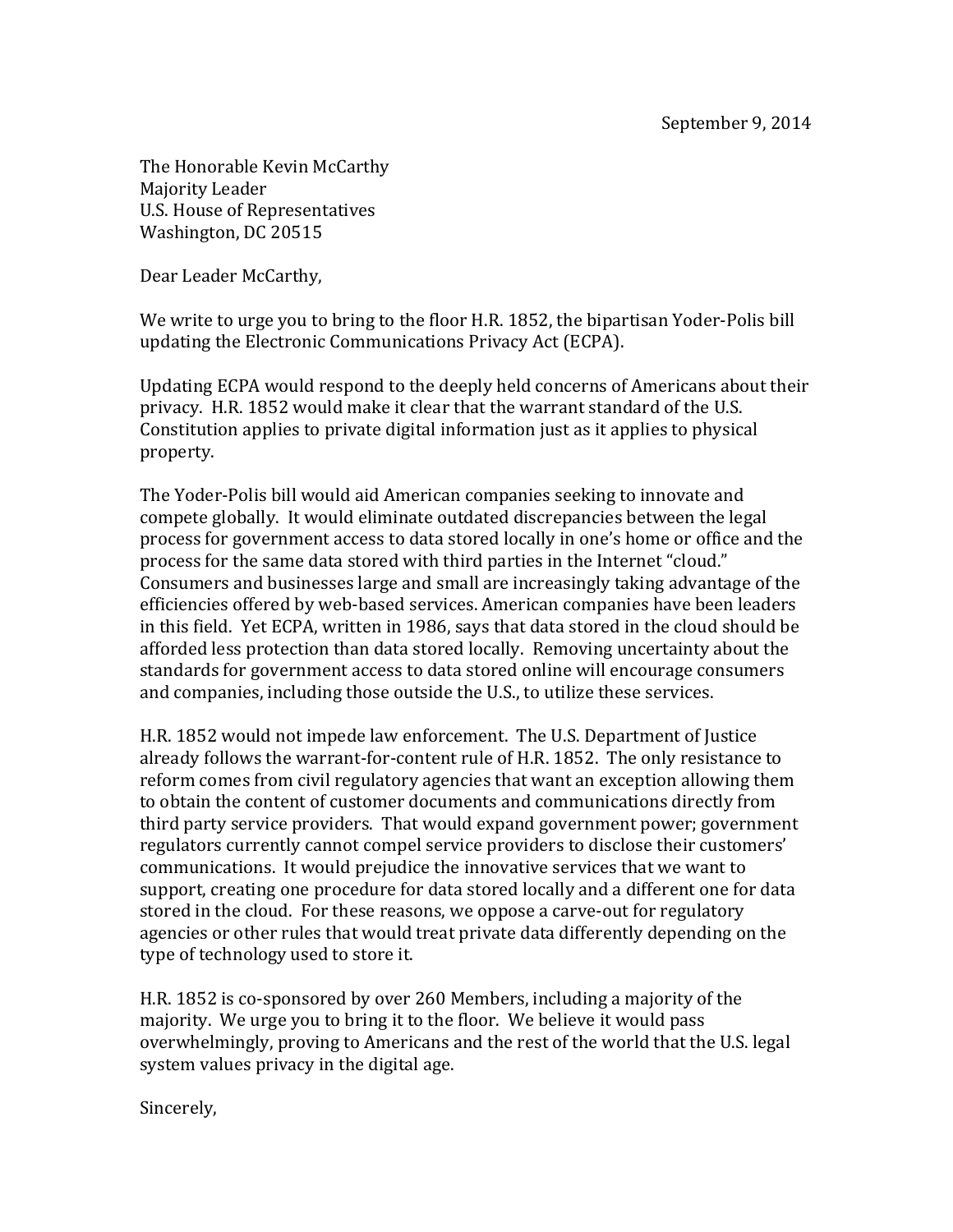Adobe

ACT | The App Association American Association of Law Libraries American Civil Liberties Union American Library Association Americans for Tax Reform AOL Apple A Small Orange Association of Research Libraries Automattic **Autonet Mobile** Blacklight Brennan Center for Justice at NYU Law School BSA | The Software Alliance Center for Democracy & Technology Center for Financial Privacy and Human Rights Cheval Capital CloudTech1 Code Guard Coughlin Associates Competitive Enterprise Institute Computer & Communications Industry Association (CCIA) The Constitution Project Council for Citizens Against Government Waste Data Foundry Digital Liberty Direct Marketing Association **Disconnect** Discovery Institute Distributed Computing Industry Association (DCIA) Dropbox DuckDuckGo Endurance International Group Evernote Electronic Frontier Foundation Engine Advocacy Facebook Foursquare FreedomWorks Future of Privacy Forum Gandi Golden Frog Google Hewlett-Packard